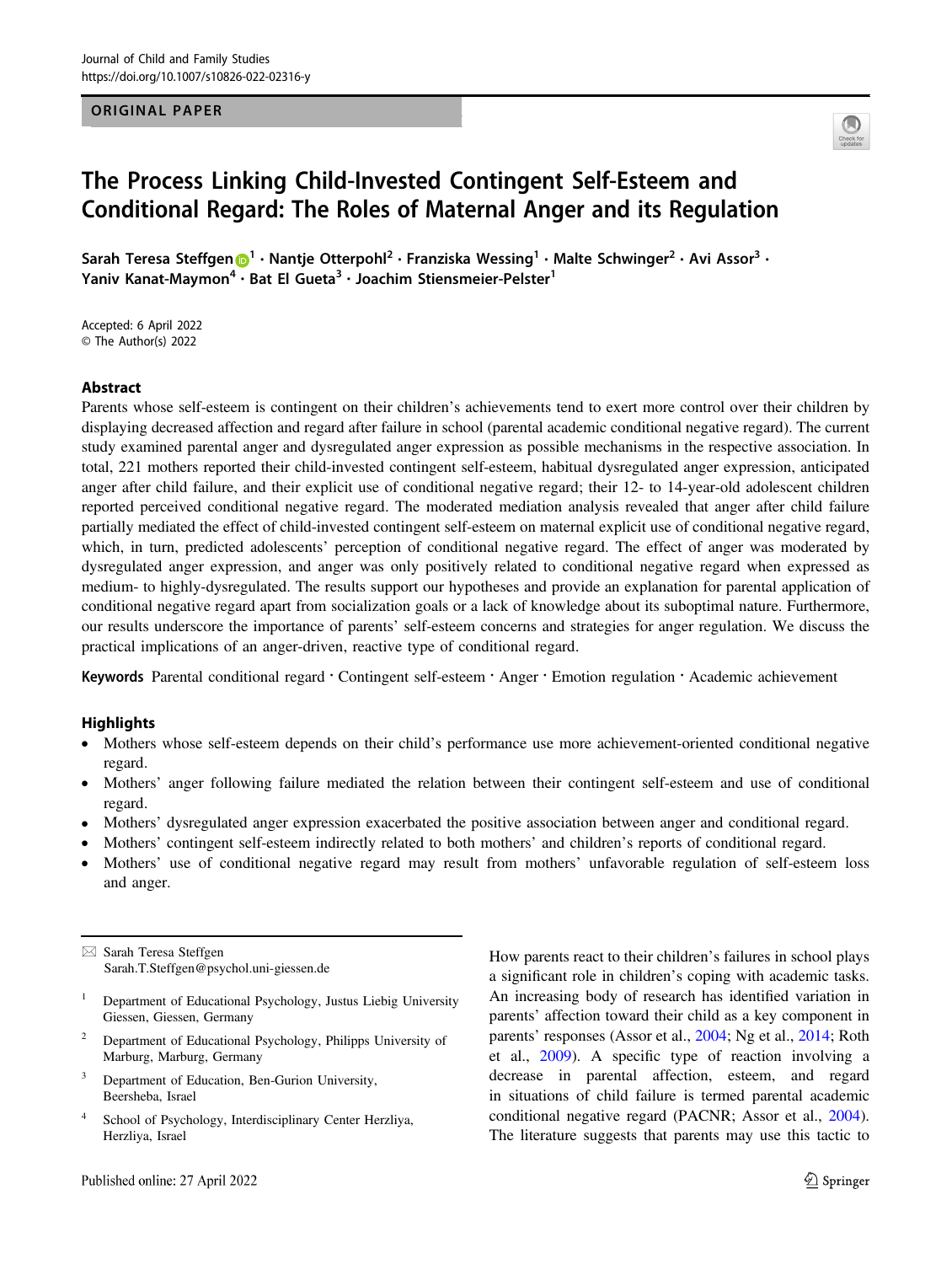punish poor performance and decrease the likelihood of future failure. However, PACNR needs to be distinguished from simple punishment. While these reactions can focus on the child's behavior, such as effort (see process feedback; Kamins & Dweck, [1999](#page-10-0), p. 835), conditional negative regard explicitly focuses on the characteristics of the child (see person feedback; Kamins & Dweck, [1999,](#page-10-0) p. 835). Owing to the various costs associated with PACNR, research has focused on its antecedents. Parents' tendency to hinge their own self-esteem on their children's achievements (child-invested contingent self-esteem [CCSE]) was identified as a key precursor (Ng et al., [2014;](#page-10-0) Otterpohl et al., [2020\)](#page-10-0), so that parental self-esteem fluctuates with child performance. Although the association between PACNR and parents' CCSE is well established, it remains unclear how fluctuations in parental self-esteem shape variations in their affection toward their child. Unraveling this mechanism is important to gain a clearer picture of PACNR and its origins, which is necessary for more precise and effective prevention. In the current study, we addressed this gap in the literature by investigating parental anger and anger expressions as possible underlying mechanisms in respective association.

# Parental Conditional Regard in the Academic Domain

Children face a variety of minor and major failures during their school years. How they deal with setbacks is influenced by their parents' reaction in such situations. For example, parents may display a sincere interest in the child's perspective, accept negative emotions in the child, and offer choices on how to deal with schoolwork. These reactions support children's basic psychological needs, which benefits their learning behavior (see autonomy support; Joussemet et al., [2008](#page-10-0)). In contrast, when parents adapt a more controlling type of parenting, their reactions frustrate their children's basic psychological needs and impair learning. One specific form of control is PACNR, in which parents' affection, esteem, and regard decrease when children do not meet parental expectations (Assor et al., [2004;](#page-9-0) Roth et al., [2009](#page-11-0)). From a behaviorist perspective, negative feedback in the form of decreased affection may be effective in decreasing the likelihood of further failure. However, self-determination theory (SDT) emphasizes that this person-focused disappointment frustrates children's needs (Assor et al., [2020;](#page-9-0) Deci & Ryan, [2000\)](#page-10-0). A withdrawal of parental appreciation frustrates children's need for relatedness, the need to belong and be cared for. Furthermore, PACNR entraps children in a dilemma where they can either live up to parental expectations to avoid a decrease in parental regard, or remain true to their own

values and interests (Assor et al., [2004;](#page-9-0) Assor et al., [2020\)](#page-9-0). This dilemma creates tension between children's need for relatedness and the need for autonomy, that is, the need to feel free in one's actions (Assor et al., [2020;](#page-9-0) Deci & Ryan, [2000](#page-10-0)). The dissatisfaction parents may feel with children's results or learning behavior is distinct from PACNR because these reactions can be accompanied by empathetic caring and support for the child to deal with the failure situation. In contrast, conditional negative regard communicates the deficiency of the child as a person, fostering low and contingent self-esteem in children (Curran, [2018;](#page-9-0) Otterpohl et al., [2021;](#page-10-0) Wouters et al., [2018](#page-11-0)). The detrimental effects of PACNR are evident in various other domains, including motivational and emotional adjustment in school, parent-child relationships, and general well-being (Otterpohl et al., [2019;](#page-10-0) Perrone et al., [2016;](#page-10-0) Roth et al., [2009](#page-11-0); Roth et al., [2009\)](#page-11-0). These findings are important, as approximately one out of seven children experiences PACNR (Steffgen et al., [2022](#page-11-0)).

# Parents' Child-Invested Contingent Self-Esteem and Conditional Regard

Previous research revealed that parents' CCSE is a key and robust precursor of achievement-oriented psychological control (Ng et al., [2014](#page-10-0); Wuyts et al., [2015\)](#page-11-0) and PACNR in particular (Otterpohl et al., [2020](#page-10-0)). Parents with CCSE base their self-esteem on their children's achievements, such that the children's failures threaten their own self-esteem (Ng et al., [2014\)](#page-10-0). Thus, PACNR seems to result from parents' self-esteem concerns. A proposed mechanism is that parents hold performance standards for their children and punish poor performance using PACNR in an attempt to prevent future failures and the accompanying self-esteem threat (Assor et al., [2014](#page-9-0); Ng et al., [2014;](#page-10-0) Wuyts et al., [2015\)](#page-11-0). This is plausible and congruent with the finding that parents with high CCSE are perceived to promote extrinsic goals in their children (Soenens et al., [2015](#page-11-0)). Therefore, PACNR is widely understood as a parenting tactic to pursue socialization goals related to academic achievement (Assor et al., [2004](#page-9-0); Assor et al., [2014;](#page-9-0) Assor et al., [2020](#page-9-0); Curran et al., [2017](#page-9-0)).

From an SDT perspective, parents' self-esteem concerns indicate deprived basic psychological needs on the part of the parents themselves (Ryan & Brown, [2003\)](#page-11-0). If their child fails in school, parents high in CCSE may be concerned about whether they will still be valuable in the eyes of others. As such, children's failures threaten their need for relatedness. Additionally, when parents strive for compliance with the internalized standard of being the parent of a successful child, the need for autonomy becomes frustrated. Finally, failing to meet their own expectations would frustrate parents' need for competence, that is, the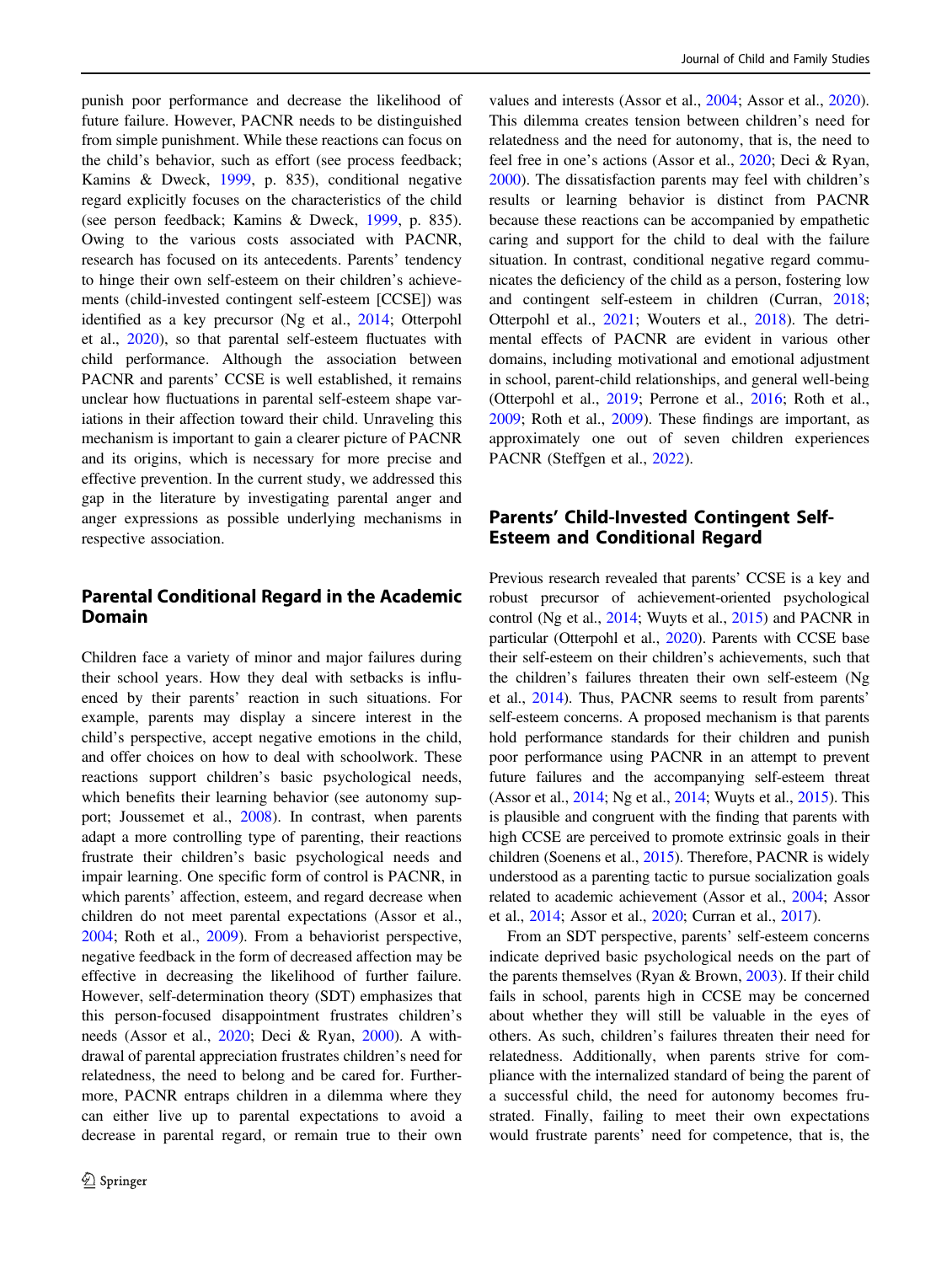need to experience a sense of mastery and effectiveness. Research demonstrates that need frustration in parents hinders them from supporting their children's needs, making them act in a psychologically controlling manner (Mabbe et al., [2018](#page-10-0); Van der Kaap-Deeder et al., [2019\)](#page-11-0). If parents' own needs are not met, parents lack the psychological availability, capacity, and energy to be responsive to the child's perspective and feelings. In investigating parents' reactions to failure, an experimental study found that mothers displayed lower warmth (e.g., less smiling, laughing, and talking in a warm tone) toward the child after a failure, and this effect was more pronounced in mothers high in CCSE (Ng et al., [2019\)](#page-10-0). In the current study, we argue that these variations in affection after a failure may not necessarily involve socialization goals, but rather are side effects of parents' coping with their self-esteem concerns and underlying need frustration.

# Self-Esteem Threats and Anger

The threat to self-esteem and basic psychological needs has affective consequences; for example, anger is likely to arise as a reaction to threatened self-esteem. Several studies found that failure feedback elicits more negative affect anger in particular — when individuals base their selfesteem on academic achievement (Crocker et al., [2003](#page-9-0); Zeigler-Hill et al., [2011](#page-11-0)). These findings suggest that parents high in CCSE likely experience anger in situations where their children fail in school. This is plausible for several reasons. First, children's failures intervene with parents' needs and self-esteem goals, and it is theorized that anger arises when an external event hinders goal pursuit (Berkowitz & Harmon-Jones, [2004\)](#page-9-0). Anger involves an active approach motivation and narrows attention with a focus on anger-eliciting stimuli (Gable et al., [2015](#page-10-0)), thereby promoting short-term and self-focused goals (Elison et al., [2014\)](#page-10-0). Moreover, anger can function as a defensive regulation strategy when self-esteem is threatened, and the accompanying feelings of shame and deficiency arise (Elison et al., [2014;](#page-10-0) Lazarus, [2001;](#page-10-0) Nathanson, [1992\)](#page-10-0). Blaming the person responsible for the failure — the child — shifts the cause of the failure away from a flaw in the parents' self and replaces the feeling of shame with anger. This helps preserve self-esteem rather than decrease it (Lazarus, [2001](#page-10-0)). Finally, while child performance feedback has a high subjective value for parents' needs and self-esteem, the parent has no direct control of the performance outcome. Anger helps the parent energize their behavior to regain control over the need frustrating and self-esteem threatening situations (Elison et al., [2014](#page-10-0)).

In turn, this angry state likely hinders parents from being psychologically available and responsive toward their

children. Parents who report getting instantly angry use more scolding or yelling, as well as physical punishment, in their interaction with the child (Di Giunta et al., [2020\)](#page-10-0). Consistent with this, research shows that parents who react more angrily to hurtful messages from their child report more love withdrawal (Walling et al., [2007](#page-11-0)). Mills et al. [\(2007](#page-10-0)) demonstrated that parents were more likely to use shame induction, love withdrawal, or person-focused criticism when they were prone to experiencing shame. This association was mediated by parents' negative approach toward the child, which included the parents angrily reacting to the hurtful messages of the child. As such, it seems likely that parents' anger in response to the children's failures depicts one mechanism by which parents' selfesteem fluctuations shape their use of PACNR.

## Anger Expression and Conditional Regard

How parents express their anger is shaped by their way of dealing with emotions (Gross, [1998\)](#page-10-0). Self-determination theory posits different forms of emotion regulation styles based on the quality and depth of emotion processing (Roth et al., [2019\)](#page-11-0). Within this framework, integrative regulation is contrasted with emotion dysregulation. Integrative regulation is considered the most adaptive emotion regulation style, in which individuals experience anger with a nonjudgmental attitude and explore its informational value for the self. As such, integrative regulation allows parents to deal flexibly with the need thwarting situation and to act according to their typical parenting style instead of adopting short-term and self-focused goals. However, if some components of integrative emotion processing are missing, the individuals are not able to manage emotions well and are easily overwhelmed by them, resulting in involuntary emotional outbursts (Roth et al., [2009](#page-11-0); Ryan & Deci, [2006\)](#page-11-0). Emotion dysregulation, characterized by a lack of control over emotion and attention, affects interpersonal relationships and parenting (Brenning et al., [2020;](#page-9-0) Crandall et al., [2015;](#page-9-0) Sarıtaş et al., [2013\)](#page-11-0). Difficulties in emotion regulation relate to greater rejection and less warmth in interaction with the child (Sarıtaş et al., [2013\)](#page-11-0), as well as ineffective discipline strategies and harsh parenting (Crandall et al., [2015\)](#page-9-0).

Taken together, it seems plausible that difficulties in emotion regulation can worsen things, particularly in parents who are vulnerable to experiencing anger after child failure because of their CCSE. Anger after a child's misbehavior is related to parents using harsher discipline strategies than they personally would have liked (Rhoades et al., [2017\)](#page-10-0). The discrepancy between parents' ideal of how they want to respond to a child's misbehavior and their actual use of harsh discipline strategies is stronger in parents who tend to act impulsively without thinking, suggesting an interplay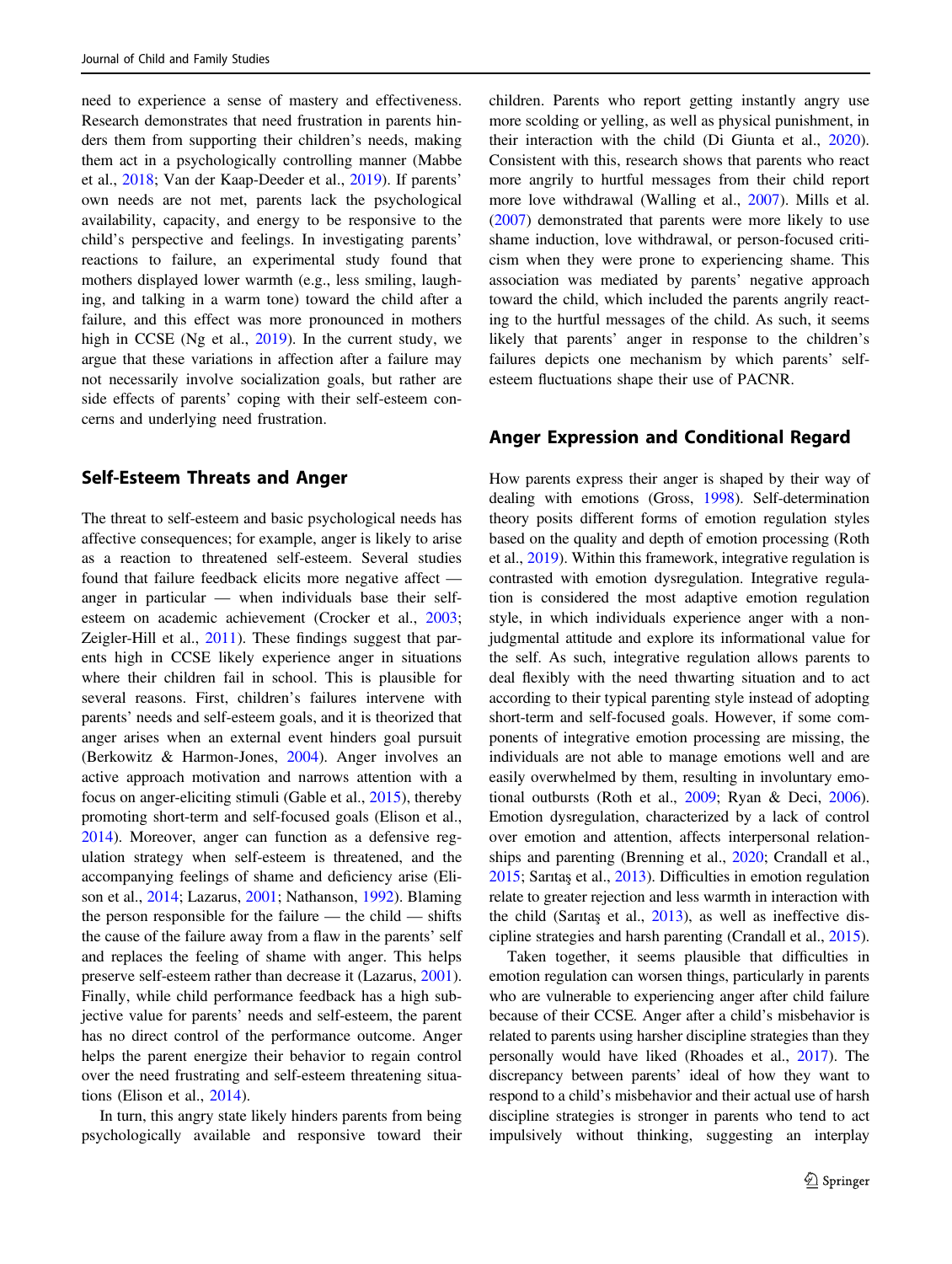

Fig. 1 Hypothesized conceptual model

between anger experience and anger expression in situations of misconduct. If parents express their anger in a dysregulated way, they may act impulsively instead of congruently with their intended parenting and long-term socialization goals; for example, parents may use dismissive remarks and criticize the child. In addition, more insidious anger responses are likely to occur; for example, parents might smile and laugh less, speak in a less warm tone, and ignore or turn away from the child. Overall, anger may serve parents' short-term attempts to restore self-esteem, while simultaneously dysregulated anger expression may carry various costs for the child, the parent-child relationship, and the parents' own long-term goals (Elison et al., [2014](#page-10-0)).

## Research Questions and Hypotheses

Building on the existing literature, we examined the question of whether parents' anger in response to children's academic failures represents an underlying mechanism for how parents' CCSE shapes their use of conditional negative regard. Furthermore, we aimed to explore the exacerbating role of maladaptive anger regulation. The hypothesized conceptual model is shown in Fig. 1.

In the first step, we hypothesized that anger mediates the relationship between CCSE and PACNR. Besides using PACNR as an explicit parenting tactic to pressure the child into high performance, the threat to parents' self-esteem may elicit anger, and this anger reaction may decrease parental affection toward the child. Parents' and adolescents' reports of PACNR are only weakly correlated  $(r =$ 0.28; Israeli-Halevi et al., [2015](#page-10-0)), which makes it important to consider both perspectives for statistical and substantive reasons. Statistically, considering parents and their children as informants, we avoid a single informant bias. Substantively, whereas the parents' perspective involves their explicit use of parenting, children report on their perceptions or representations of whether parental love is conditional or unconditional (Israeli-Halevi et al., [2015](#page-10-0)). Empirical findings indicate that parents' explicit use of PACNR shapes children's perceptions of parental regard (Israeli-Halevi et al., [2015](#page-10-0)); however, the low correlation between reports suggests other possible sources. We presume it possible that some parents' angry expressions may be perceived as love withdrawal by the child, even if the parents themselves are not aware of (and do not even aim at) disapproving of the child. For example, parents may withdraw from their child to avoid derogatory remarks and criticism by losing their temper, yet the child gets the impression that the parent does not support them in the failure situation. Ultimately, children's perceptions of parenting relate to their well-being (Mabbe et al., [2016](#page-10-0)). Thus, considering children's perspectives allows us to investigate the significance of our findings for children's development. In the second step, we hypothesized that parents' difficulties in emotion regulation (here, dysregulated anger expression) moderate the effects of parental anger on conditional negative regard. If parents are still in control of their emotions, they may remain true to their typical parenting. However, if overwhelmed by anger, decreased appreciation in the parent-child interaction is more likely to occur.

# Method

## Recruitment and Procedure

The participants were 13- to 14-year-old adolescents and their mothers. The data were collected as part of a larger project funded by the German Research Foundation (Deutsche Forschungsgemeinschaft [DFG]). We contacted the families by letter via residents' registration offices to participate in the online survey. By this, we invited all families in nine districts of Germany who had adolescent children aged 13 to 14 years. Of these families, all who had at least two children could participate (69.0%; Statistisches Bundesamt, [Destatis] [2020a](#page-11-0)) because the project required data from at least one parent and two children. For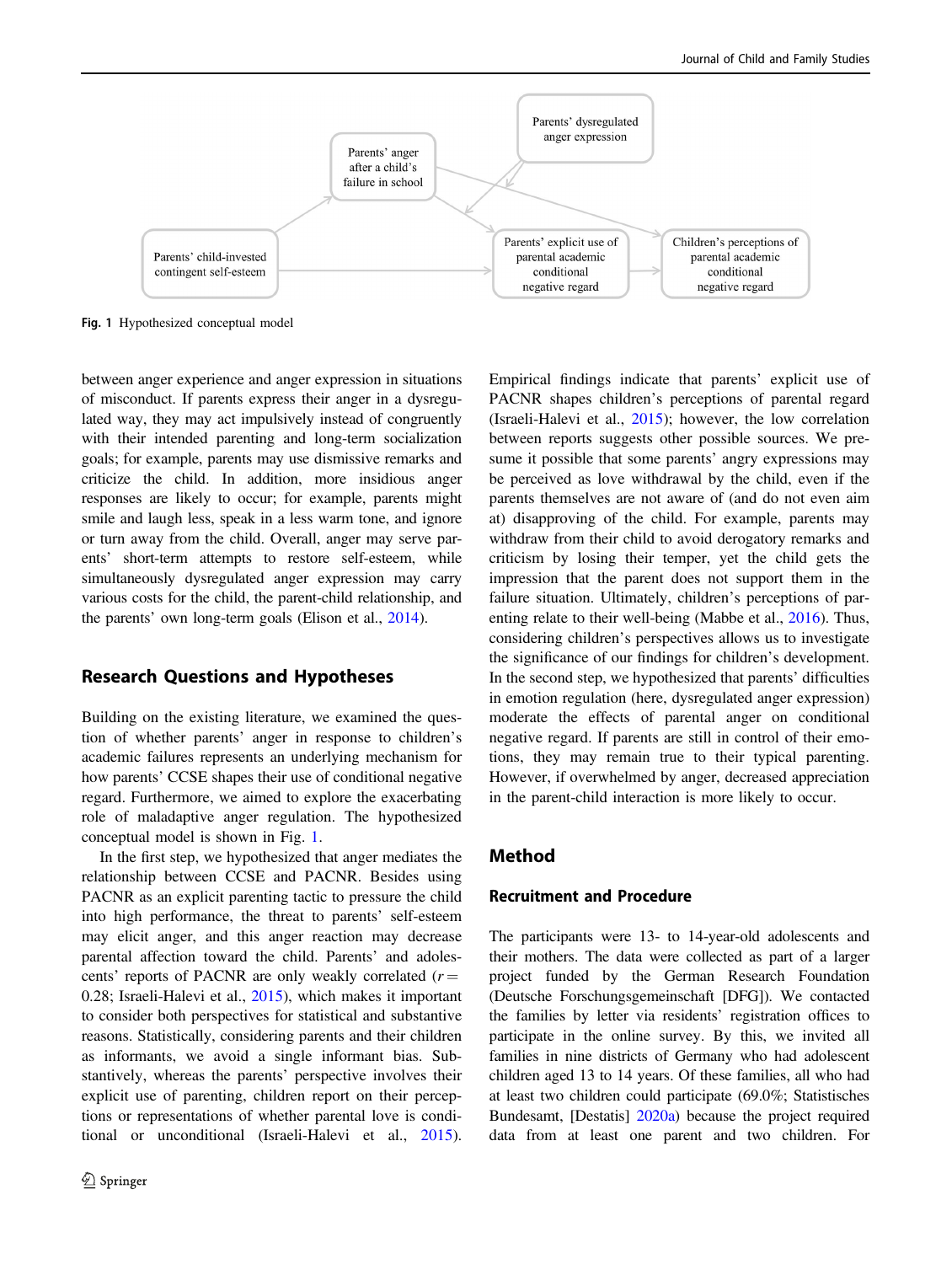participation, family members needed to fill in questionnaires online. The duration of the questionnaires was about 50–70 min for children and about 30 min for parents. Participation was voluntary, parents provided active informed consent, and every family received 50 euros as compensation. The data of family members were matched using pseudonymized codes. All mother-adolescent dyads were used in the current investigation. The response rate was 12.6% ( $n = 184$ ). We also invited families of 8th graders who participated in a school survey of the project. All participating pupils received a letter with information and access to an online survey for all family members. The response rate for mother-adolescent dyads was  $11.8\%$  ( $n = 37$ ).

## Participants

In total, 221 mother-adolescent dyads participated, composed of 107 mother-daughter dyads and 114 mother-son dyads. The adolescents' age ranged between 13 (34.4%) and 14 (58.4%) years, with the exception of 2.8% deviating, with an age of 12 or 15 years. Among the adolescents, 1.8% attended the lowest track, 7.7% attended the middle track, and 57.9% attended the highest track of the German school system; 32.6% attended a school without tracking (integrated schools). A comparison with data from the Federal Statistical Office of Germany revealed that adolescents from the highest track (50.1%) and integrated schools (23.6%) were overrepresented, and adolescents from the lowest (8.2%) and middle track (18.1%) were underrepresented (Statistisches Bundesamt [Destatis], [2019](#page-11-0)).

The mothers' average age was 45 years  $(M = 44.93,$  $SD = 4.82$ , and their ages ranged between 32 and 58 years. Of these, 81.9% were married and lived with their spouse, 11.3% were divorced or lived separated from their spouse, 5.0% were unmarried, and 1.8% widowed. Among the mothers, 6.3% reported that they graduated from the lowest track of the German school system, 26.7% from the middle track, and 65.2% from the highest track. Compared with data from the Federal Statistical Office of Germany on parents of schoolchildren, mothers who graduated from the lowest track were underrepresented (17.3%), and mothers who graduated from the highest track were overrepresented (43.5%; Statistisches Bundesamt [Destatis], [2020b\)](#page-11-0).

#### Measures

#### Child-invested contingent self-esteem

We used the German translation (Otterpohl et al., [2020](#page-10-0)) of the scale *child-based worth* by (Eaton and Pomerantz [2004](#page-10-0); quoted from Ng et al., [2014\)](#page-10-0) to measure mothers' CCSE. Mothers rated the extent to which their self-esteem depended on the achievements of their child in general (e.g.,

"How I feel about myself as a person does not depend on what my child does."; five items), successes (e.g., "If my child is successful, I feel good about myself."; four items) or failures (e.g., "My child's failures can make me feel ashamed."; six items). A 7-point scale from 1 (very much disagree) to 7 (very much agree) was used, with higher scores indicating a stronger contingency. Convergent validity of the original scale has been demonstrated, and exploratory factor analyses replicated the expected onefactor solution for the original and German translations (Ng et al., [2014](#page-10-0); Otterpohl et al., [2020](#page-10-0); Wuyts et al., [2015\)](#page-11-0). Cronbach's alpha in this study was 0.90.

#### Parental academic conditional negative regard

The German translation (Otterpohl et al., [2017](#page-10-0)) of the Parental Conditional Regard Scale (Assor et al., [2004](#page-9-0)) was used to measure PACNR. To capture the perspectives of both adolescents and mothers, two versions were applied. Adolescents were asked to evaluate how they perceived affection and appreciation after performing poorly at school or studying (e.g., "I think that if I fail in a test my mom would show me less affection and caring."). The scale included nine items. Correspondingly, mothers were asked about their explicit use of PACNR (e.g., "If my child does not make an effort for school, I make him feel that he should be ashamed."). The scale included 10 items. Mothers and adolescents rated the items on a scale from 1 (very much disagree) to 7 (very much agree); high values on the scales indicated high PACNR. The psychometric quality and validity of the original scale and the German translation have been demonstrated in numerous studies (Assor et al., [2004](#page-9-0); Assor & Tal, [2012;](#page-9-0) Otterpohl et al., [2017](#page-10-0); Roth Assor et al., [2009\)](#page-11-0). Cronbach's alpha for the two versions (mothers and adolescents) in the current study were 0.91 and 0.95, respectively.

#### Anger

We used three items from Roth et al. ([2009\)](#page-11-0) to measure mothers' habitual dysregulated anger expression. Items asked for different aspects of dysregulated expression in situations mothers experience anger (e.g., "When I'm angry, I feel I have little control over my behavior."). We used a 7-point scale ranging from 1 (not true at all) to 7 (absolutely true). Higher scores indicated that mothers expressed anger in a rather dysregulated manner. Empirical findings show good reliability and construct validity of the original scale and the German translation (Otterpohl et al., [2017](#page-10-0); Roth et al., [2009](#page-11-0)). Cronbach's alpha in this study was 0.80.

We than assessed how angry mothers would feel in situations of child failure. Therefore, mothers were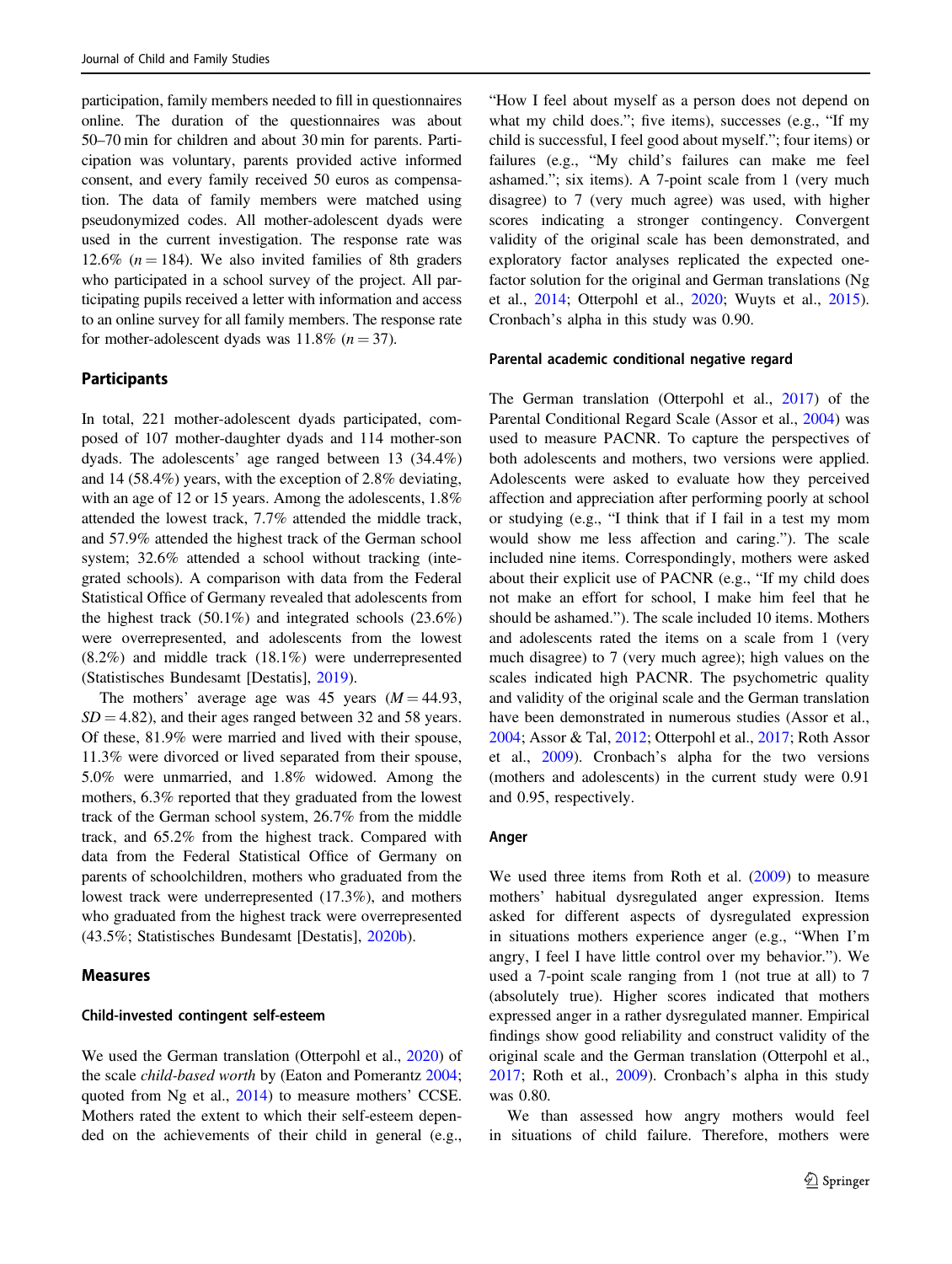<span id="page-5-0"></span>

Fig. 2 Moderated mediation analysis (latent model). Note. Coefficients shown are standardized path coefficients. C-PACNR Child's report of parental academic conditional negative regard, M-PACNR Mother's report of parental academic conditional negative regard. \*\*\*p < 0.001, \*\*p < 0.01,  $\frac{*}{p}$  < 0.05

instructed to imagine that their child had received a poor grade at school. Then they rated their extent of anger on a 7-point scale ranging from 1 (very calm and peaceful) to 7 (very angry). We used a single item to measure anger (German "wütend") to assess parents' emotional response as closely as possible alongside the items of dysregulated expression.

# Plan of Analysis

Before testing the hypotheses, the potential confounding effects of the background variables were examined. To this end, a MANCOVA was conducted with all study variables as dependent variables. Adolescents' gender, school track, mean school grades (mathematics, English, and German), and family structure (intact vs. non-intact) were entered as fixed factors, and mothers' age and level of education (as indicator of mothers' socioeconomic status) as covariates. Results revealed multivariate effects of adolescents' gender (Wilk's Lambda = 0.93,  $F(5196) = 2.96$ ,  $p = 0.01$ ), with boys reporting higher scores in PACNR  $(d = 0.48)$ . In all subsequent analyses, we controlled for the effect of adolescents' gender on adolescents' report of PACNR as a significant background variable.

To test our hypotheses, we first conducted a mediation analysis and included a moderation term in the next step (see Fig. 2 for our final model). We used structural equation modeling with latent variables in Mplus 8 (Muthén & Muthén, [1998](#page-10-0)–[2017](#page-10-0)). A priori power analysis with an anticipated medium effect size of 0.3, a desired power level of 0.8, a model consisting of 4 latent and 13 manifest variables, and a probability level of 0.05 revealed a minimum sample size of  $N = 166$  mother-adolescent dyads. The online survey ensured, that participants did not omit items,

consequently there was no missing data. Robust maximumlikelihood estimation with Huber-White standard errors (MLR estimation) was applied. To evaluate model fit, chisquare statistic  $(\chi^2)$ , the comparative fit index (CFI), the root-mean square error of approximation (RMSEA), and the standardized root-mean-square residual (SRMR) were taken into consideration. As recommended, we used the following cut-off values to evaluate good model fit in MLR estimation: chi-square should be as small as possible, RMSEA < 0.06, CFI > 0.90, and SRMR <  $0.08$  (Muthén, [2012](#page-10-0)).

We used latent variables to reduce the error variance in the model. To build latent variables, we created three parcels per latent factor, resulting in parcels of three to five items. This benefits the model in such a way that parcels are more likely to be related to the latent variable, are less contaminated by methodological effects or wording of individual items, and are more likely to meet the assumption of normality (Marsh et al., [1998\)](#page-10-0). Parcels were created using the item‐to‐construct balance approach (Little et al., [2002](#page-10-0)). First, a 1-component principal component analysis was conducted for the variables CCSE, mothers' (M-PACNR), and children's (C-PACNR) reports of PACNR. The items with the highest and lowest factor loadings were added to the first parcel, the items with the second highest and second lowest factor loadings were added to the second parcel, and so on. This procedure was repeated until the items were evenly distributed across the three parcels. Dysregulated anger expression was measured using three items; therefore, items served as indicators for the latent variable. The item for anger after child failure was added as a manifest variable.

In testing the moderation, we centered the manifest variable involved in forming the interaction term as recommended (Muthén et al., [2016;](#page-10-0) Muthén, [2017,](#page-10-0) July 19). Therefore,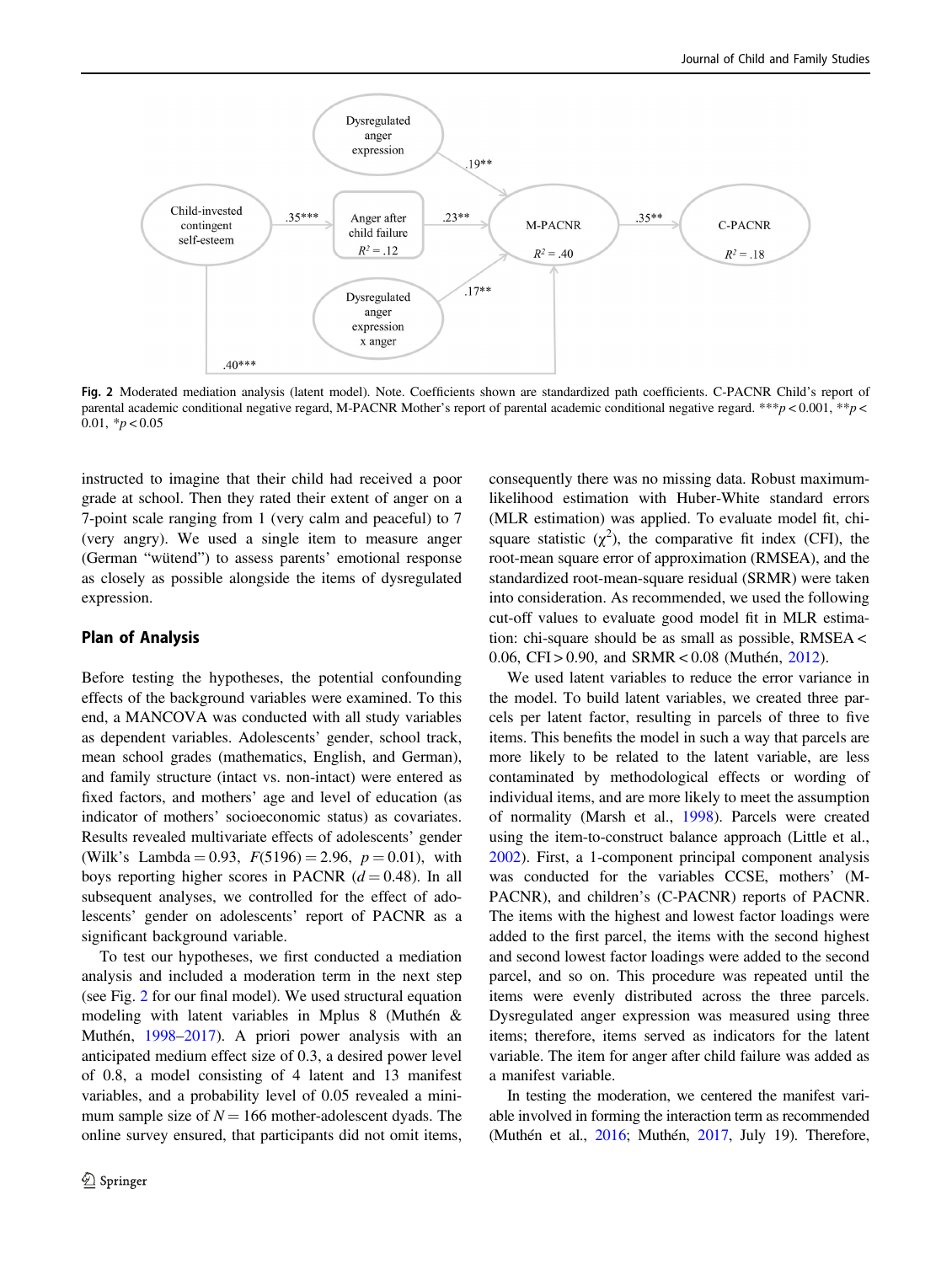Table 1 Means, standard deviations, internal consistency, and correlations (Spearman-Rho) among the study variables

|                                      | M(SD)      | $\alpha$          | (1)       | (2)       | (3)       | (4)       | (5) |
|--------------------------------------|------------|-------------------|-----------|-----------|-----------|-----------|-----|
| $(1)$ C-PACNR                        | 1.82(1.27) | 0.95              |           |           |           |           |     |
| $(2)$ M-PACNR                        | 2.12(1.17) | 0.91              | $0.37***$ |           |           |           |     |
| $(3)$ CCSE                           | 2.76(1.09) | 0.90              | $0.27***$ | $0.44***$ |           |           |     |
| (4) Anger after child failure        | 3.82(1.03) | $\qquad \qquad -$ | $0.21*$   | $0.41***$ | $0.31***$ | -         |     |
| (5) Dysregulated anger<br>expression | 3.46(1.65) | 0.80              | $0.14*$   | $0.33***$ | $0.28**$  | $0.24***$ |     |

C-PACNR Child's report of parental academic conditional negative regard, M-PACNR Mother's report of parental academic conditional negative regard, CCSE Child-invested contingent self-esteem

\*\*\*p < 0.001, \*\*p < 0.01, \*p < 0.05

anger after child failure was mean-centered. The Mplus command XWITH was used to include the interaction terms in the models (Klein & Moosbrugger, [2000\)](#page-10-0). A drawback of the method implemented in Mplus is that there are no conventional fit indices (e.g., RMSEA) available. Therefore, the fit of the model without the interaction term, but including the main effect of the moderator variable was evaluated as recommended by Asparouhov & Muthén [\(2021\)](#page-9-0).

## Results

Table 1 shows the intercorrelations of the study variables as well as the mean values, standard deviations, and internal consistencies of the scales. All study variables reported by the mothers showed positive small- to medium-sized intercorrelations. The correlation between adolescents' and mothers' reports on maternal use of the PACNR was medium. CCSE, anger, and dysregulated anger expression correlated higher with mothers' than with adolescents' reports on PACNR.

## Moderated Mediation Analysis

The measurement model of all study variables in the form of a confirmatory factor analysis indicated good model fit  $(\chi^2(48) = 80.10, \text{ CFI} = 0.98, \text{ RMSEA} = 0.06, \text{ SRMR} =$ 0.04), with all factor loadings  $\lambda > 0.78$ , except for one item of dysregulated anger expression ( $\lambda = 0.61$ ). Based on this measurement model, we built our structural equation model in two steps, according to our hypotheses. First, we tested our mediation assumption by including CCSE, M-PACNR, and C-PACNR, adding anger as a mediator. In the next step, we tested the moderating effect of dysregulated anger expression. The final model is depicted in Fig. [2.](#page-5-0)

In the mediation model, we first included a path from maternal use of PACNR (M-PACNR) on child perception of PACNR (C-PACNR). We further specified paths from CCSE to both reports of PACNR. Finally, we added anger as a mediator between CCSE and both reports of PACNR. The model showed a good fit:  $\chi^2(39) = 56.04$ , CFI = 0.99,

 $RMSEA = 0.04$ ,  $SRMR = 0.03$ . Explanation of variance was significant for anger  $(R^2 = 0.13, p < 0.01)$ , M-PACNR  $(R^2 = 0.34, p < 0.001)$ , and C-PACNR  $(R^2 = 0.20,$  $p < 0.001$ ). We found CCSE predicting M-PACNR  $(\beta = 0.46, p < 0.001)$ , which, in turn, predicted C-PACNR  $(\beta = 0.28, p < 0.001)$ . CCSE did not directly predict C-PACNR. In addition, CCSE predicted anger after child failure ( $\beta = 0.36$ ,  $p < 0.001$ ), which in turn predicted M-PACNR ( $\beta = 0.23$ ,  $p < 0.001$ ). We used bootstrapping with 1000 samples to test indirect effects. The indirect effects of CCSE on C-PACNR via M-PACNR ( $\beta = 0.17$ ,  $p < 0.01$ ), and via anger and M-PACNR ( $\beta = 0.03$ ,  $p < 0.05$ ) were significant. To test for partial mediation, we constrained the direct paths of CCSE to M-PACNR and C-PACNR to zero. This constraint significantly reduced the model fit  $(\Delta SBS - \chi^2(2) = 39.07, p < 0.001)$ . Next, the direct path between CCSE and M-PACNR was larger ( $\beta$  = 0.54,  $p < 0.001$ ) when excluding the mediator from the model. This supports the hypothesis of partial mediation. Leaving out non-significant paths of CCSE and anger on C-PACNR did not significantly reduce model fit  $(ΔSBS –$  $\chi^2(2) = 2.06$ ,  $p = 0.36$ ). Therefore, we used the reduced model for moderation testing.

In the moderation model, we added dysregulated anger expression as a predictor of M-PACNR. Given that the model including the main effect of dysregulated anger expression fitted the data well  $(\chi^2(72) = 109.88,$  $CFI = 0.98$ , RMSEA = 0.05, SRMR = 0.05), the interaction term of M-PACNR and anger was added (Fig. [2\)](#page-5-0). Explanation of variance was significant for anger  $(R^2 =$ 0.12,  $p < 0.01$ ), M-PACNR ( $R^2 = 0.40$ ,  $p < 0.001$ ), and C-PACNR ( $R^2 = 0.18$ ,  $p < 0.001$ ). The main effect of dysregulated anger expression ( $\beta = 0.19$ ,  $p < 0.01$ ) and the interaction with anger ( $\beta = 0.17$ ,  $p < 0.01$ ) on M-PACNR was significant. To further explore the interaction, we calculated simple slopes for mean, high, and low values ( $M \pm$ 1 SD) of dysregulated anger expression. Anger was significantly associated with M-PACNR for high ( $b = 0.41$ , p  $(6 - 0.001)$  and mean ( $b = 0.24$ ,  $p < 0.001$ ) dysregulated anger expression. The slope for low dysregulated anger expression was not significant ( $b = 0.06$ ,  $p = 0.39$ ). The slopes for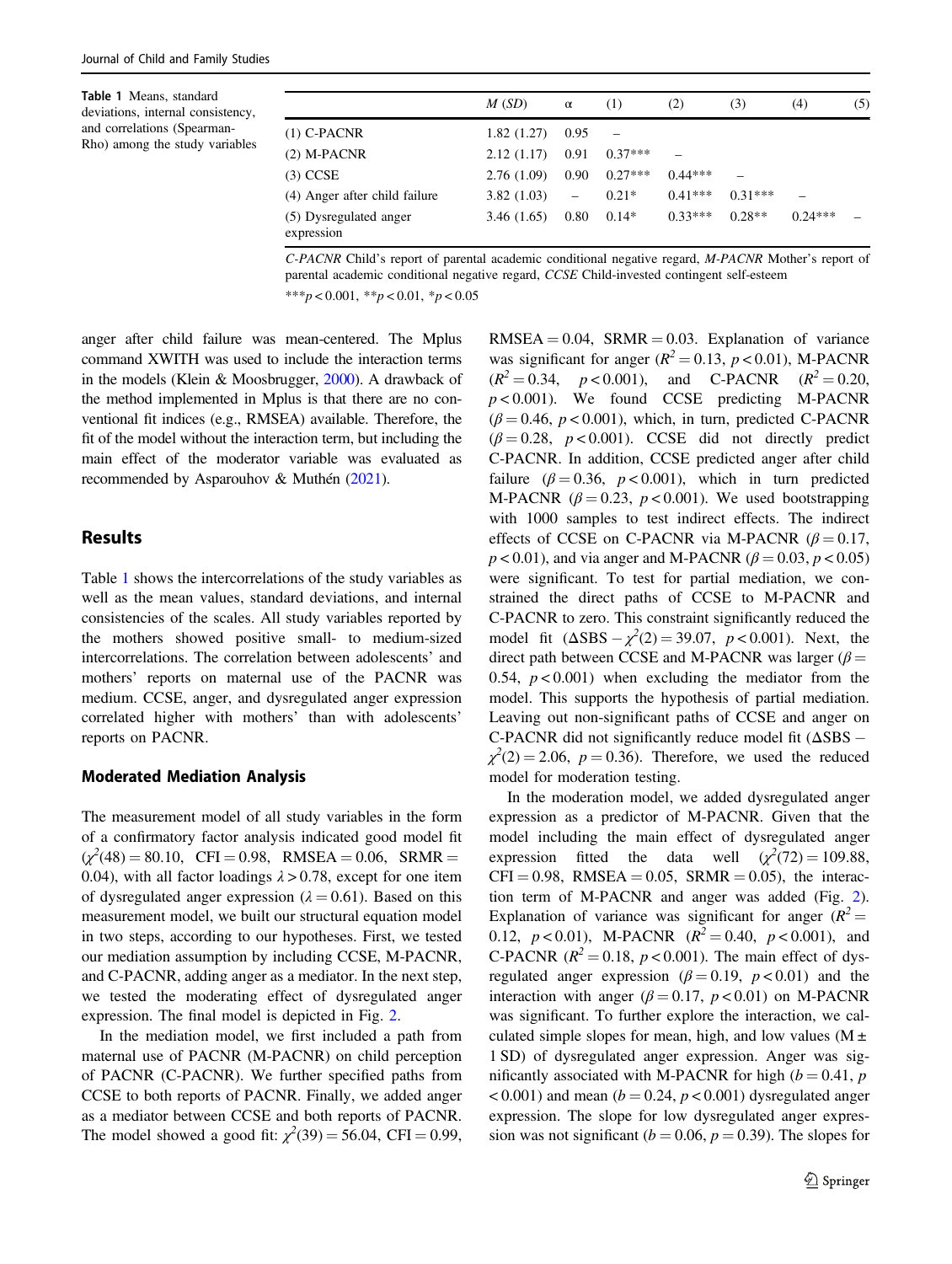

Fig. 3 Interaction (simple slopes) between maternal anger after child failure and dysregulated anger expression in the prediction of parental academic conditional negative regard. Note. M-PACNR Mother's report of parental academic conditional negative regard. Anger and M-PACNR are mean-centered

high and low dysregulated anger expression are shown in Fig. 3.

# **Discussion**

The present study aimed to investigate a possible mechanism in the association between parents' CCSE and the use of conditional negative regard. Parents' anger responses to children's failures mediated the respective association. In addition, we showed that anger was more strongly associated with conditional negative regard in parents who expressed their anger in a dysregulated manner. Our findings suggest that the association between anger and PACNR may be significantly buffered if parents are in control of their anger. Finally, parents' use of conditional regard was related to children's perception of being conditionally regarded, highlighting the importance of our findings for the parent-child relationship and, ultimately, children's wellbeing. Taken together, our results support the idea that parents' use of conditional negative regard may not always be the product of a well-intended socialization strategy. Rather, conditional regard behavior that stems from a prompt and impulsive anger reaction to child failure in parents, whose self-esteem depends on the performance outcome, seems to exist. This is an interesting finding as it offers a possible explanation for parental engagement in conditional negative regard, apart from a lack of knowledge, that PACNR is a suboptimal strategy that carries psychological costs and ultimately misses the parents' goal of promoting school engagement. This might have important implications for understanding and defining conditional regard and prevention strategies.

The literature mostly defines conditional regard as a socialization strategy, including the idea that parents (consciously or unconsciously) pursue a long-term socialization goal with their parenting (Assor et al., [2014;](#page-9-0) Assor et al., [2020](#page-9-0); Curran et al., [2017](#page-9-0)). In terms of operant conditioning, parents may use conditional negative regard to punish low performance, for example, to enhance the child's school engagement. Our results suggest a second route to conditional regard. In addition to a proactive route that involves goal-oriented use, there might be a reactive type of conditional negative regard, driven by impulsive anger. This reactive type seems to be a by-product of parents' attempts to regulate their self-esteem, and their underlying need frustration. In our study, mothers were able to recognize and report the depreciating behavior associated with their dysregulated anger. Thus, parents may be aware of not only the if but also the why of their conditional negative regard. We presume it possible that parents may be able to distinguish whether they use conditional regard as a socialization strategy to promote achievement or disregard their child because they are overwhelmed by anger. Rhoades et al., [\(2017](#page-10-0)) suggested that parents may at least be able to report on the discrepancy between their intention to use conditional regard (ideal response) and their actual use of PACNR. A recent prospective study found that the orientation to use conditional regard in expectant mothers and their actual observed conditional regard with their toddlers had low correlation  $(r = 0.30;$  Assor et al., [2020](#page-9-0)), suggesting various factors other than intentional use of conditional regard to determine their actual behavior.

Anger partially mediated the relationship between CCSE and PACNR. Therefore, we consider it worthwhile to broaden the view of other possible responses to self-esteem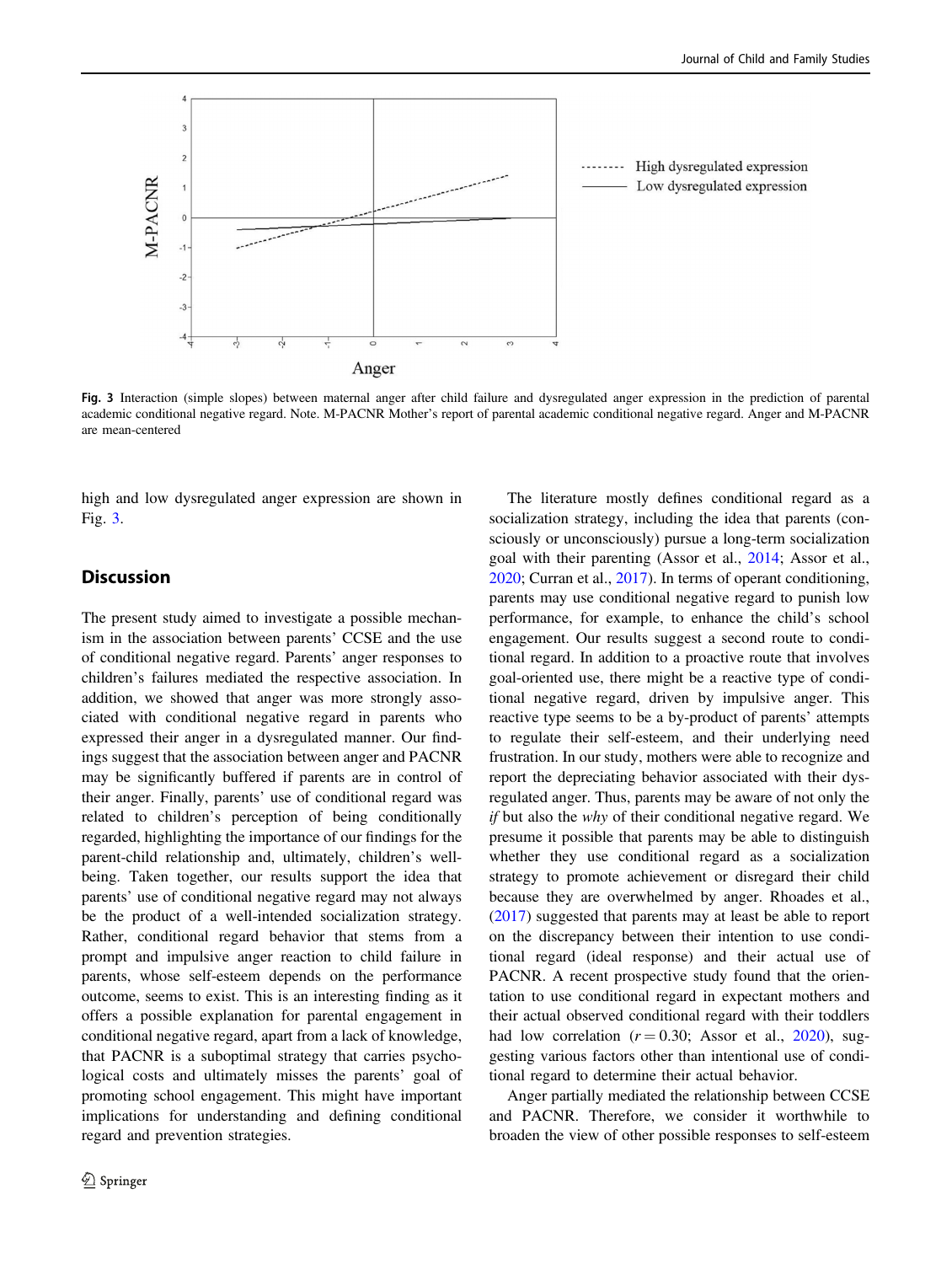threats that may function as mediators. Notably, our results are highly congruent with findings from an extensive body of research that investigates shame and has recognized that anger (e.g., Tangney et al, [1992](#page-11-0)) and aggression (e.g., Elison et al., [2014](#page-10-0)) arise in shameful situations. Although we did not assess parental shame explicitly, the theory on contingent self-esteem assumes (and explicitly includes in measures) that failures in the domain of contingency elicit shame (e.g., Ng et al., [2014](#page-10-0)). Research shows that individuals who do not recognize or accept shame tend to respond to a shaming event with anger directed at others (attack others; Elison et al., [2006\)](#page-10-0). Anger directed at someone else, in turn, comes with the tendency to induce shame in someone else, which serves the aim of creating a better selfimage. In light of these findings, conditional negative regard might well reflect parents' dysfunctional shame regulation by attacking the child. Besides outward-directed anger, shame coping theories suggest three more internalizing dysfunctional strategies: attacking the self, avoidance, and withdrawal (Elison et al., [2006](#page-10-0)). Including these reactions in future studies might allow us to gain more fine-grained insight on the action tendencies that constitute conditional regard. Furthermore, it allows us to investigate the idea that internalizing parental behaviors owing to self-esteem threat are perceived as devaluing by the child, while not reported as such by the parent (see our reasoning in the introduction). Identifying sources other than parents' explicit use of conditional regard for children's representations of being conditionally regarded is important because it might shed light on possible unintended and unacknowledged detrimental parenting behaviors.

Our findings have implications for the prevention of conditional negative regard. We assume that psychoeducation about the nature of PACNR and its negative consequences may be sufficient if conditional regard is used as a socialization strategy, but it may fall short if PACNR results from anger outbursts. In that case, parental anger regulation needs to be addressed as an additional intervention component to enable parents to act congruently with their intended parenting. An integrative regulation of anger would allow parents to deal autonomously and flexibly when anger arises in academic failure situations and prevents them from expressing their anger in a dysregulated manner. One important intervention component in the emotion-focused parenting program Tuning in to Kids, in which parents are taught to coach (instead of disregard or disapprove) their children's emotions, involves parents' emotion regulation strategies (Havighurst & Haley, [2007](#page-10-0)). Within the program, parents reflect on their own emotional experiences, their attitudes toward emotions, and the possible needs behind their emotions. This approach may help parents view their anger as containing information about themselves and as a possible indicator of the involvement of parental self-esteem with respect to the child's performance in school. The potential benefit of such interventions match ideas about the prevention of interpersonal aggression. Interventions to reduce family violence and conflict already consider anger management and involve the search for sources of anger as an important intervention component (Fetsch et al., [2008\)](#page-10-0). In addition, because self-esteem concerns indicate a frustration of basic psychological needs, it seems worthwhile to address parents' proactive role in managing their own needs in a more constructive manner. Need crafting, which involves proactive management of basic psychological needs (Laporte et al., [2021](#page-10-0)), may have the potential to make controlling parenting behaviors (such as PACNR) unnecessary. In summary, we propose that the occurrence of strong negative emotions, dysregulated anger expression, and PACNR can be prevented if parents are knowledgeable about their anger and the involvement of CCSE, and are able to pursue self-esteem and need satisfaction beyond controlling parenting.

An important limitation of our study is that the crosssectional data did not allow for causal conclusions or temporal inferences of effects. This is important because research stresses the reciprocal nature of parenting and child adjustment (Soenens et al., [2008](#page-11-0); Otterpohl et al., [2021\)](#page-10-0), and it is important to consider adolescents' role in shaping the parent-child relationship (Soenens & Vansteenkiste, [2020\)](#page-11-0). Additionally, the literature already suggests that children parented with PACNR experience emotions like shame (Assor & Tal, [2012](#page-9-0); Smiley et al., [2020](#page-11-0)) and anger (Smiley et al., [2016\)](#page-11-0) in response to difficulties in achievement tasks, which may affect parents' emotional reactions. Together with our findings, the literature suggests that shame and anger may play roles as the antecedents and consequences of conditional regard, respectively. Therefore, it is worthwhile to investigate the interplay between children's and parents' emotional experiences. A second limitation concerns parents' reports of anger after a child's failure. Parents likely have experienced failure situations several times, and our measure may well reflect the parents' representation of failure situations. However, future studies need to explore parents' actual responses, for example, by observing anger expressions in an experimentally manipulated failure situation. A third limitation is that we investigated anger in a sample of mother-adolescent dyads. In a study by Wuyts et al., ([2015\)](#page-11-0), fathers reported a higher intention than mothers to use psychological control aimed at pressuring the child into high performance in school. Moreover, men were found to disguise their anger less (Timmers et al., [1998](#page-11-0)). It is worthwhile to investigate whether parental anger expression may help explain the differences between fathers and mothers in their use of conditional negative regard.

Taken together, this study contributes to the research in this field by unraveling an underlying mechanism of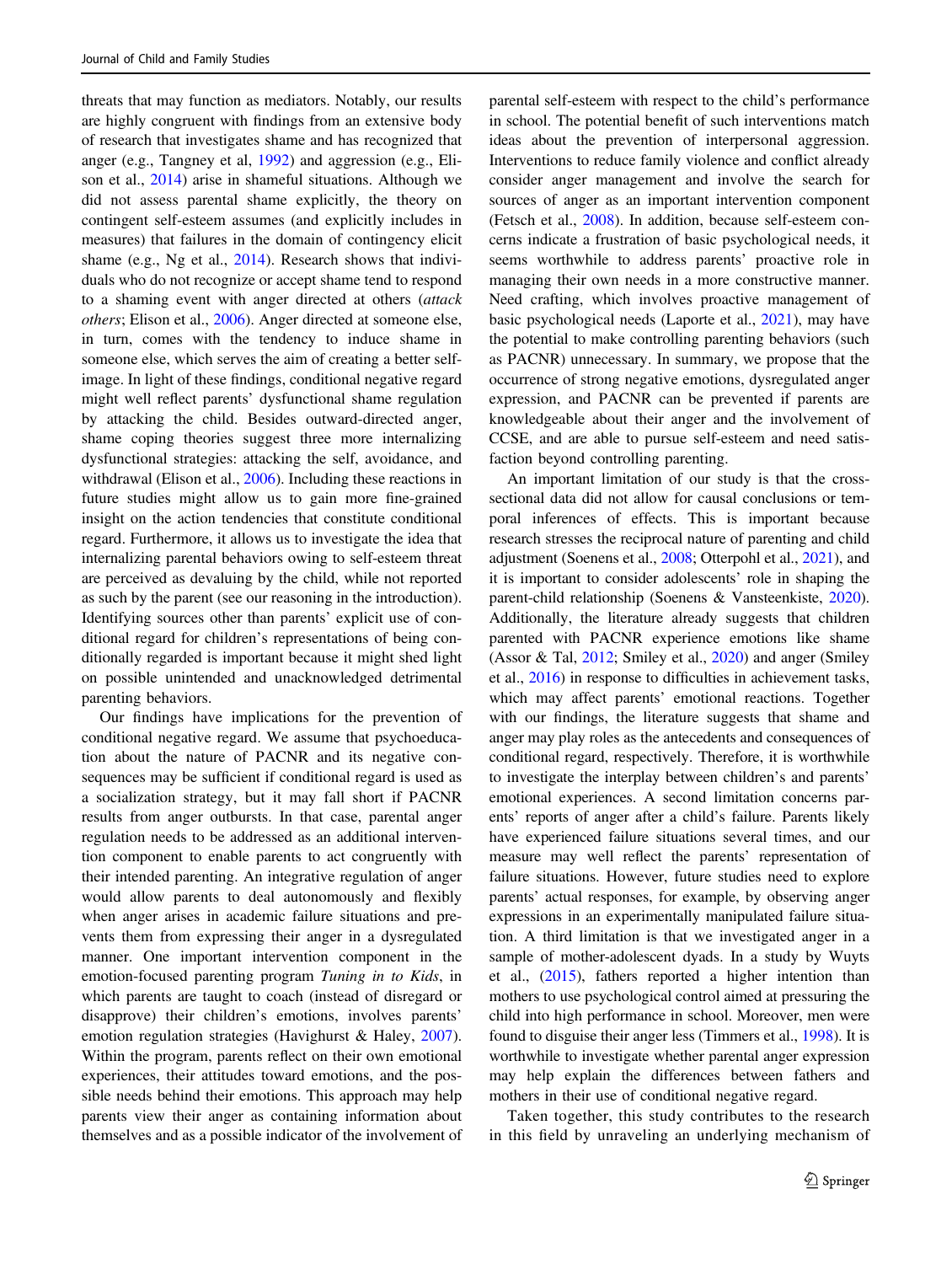<span id="page-9-0"></span>how CCSE may promote conditional negative regard. Our results argue in favor of (at least) two routes toward conditional regard. In addition to applying it as a socialization strategy to foster child engagement (proactive), conditional negative regard may occur as a by-product of a dysregulated anger reaction (reactive), and hence does not necessarily involve socialization intentions. This reactive type of conditional regard may prevail, especially when parents are under internal pressure. Therefore, this study can serve as a starting point for understanding PACNR as a by-product of parental selfesteem regulation. The link between self-esteem threat and anger seems to be important, not only for overt aggression and violent behavior (Elison et al., [2014](#page-10-0); Velotti et al., [2014\)](#page-11-0), but also for more subtle depreciating behavior in the parent-child relationship. Accordingly, our results underline that enhancing parents' abilities to adaptively regulate anger and identify CCSE as a source may be fruitful in preventing overt family aggression as well as subtle and insidious harmful parenting such as conditional negative regard.

Author Contributions All authors contributed to the conception and design of the study. Funding was obtained through Nantje Otterpohl, Malte Schwinger, Avi Assor, and Yaniv Kanat-Maymon. Material preparation was performed by Sarah Teresa Steffgen, Nantje Otterpohl, and Avi Assor. Locating and constructing research's questionnaires was performed by Sarah Teresa Steffgen, Nantje Otterpohl, Avi Assor, and Bat El Gueta. Data collection and analysis were performed by Sarah Teresa Steffgen and Franziska Wessing. The first draft of the manuscript was written by Sarah Teresa Steffgen. Nantje Otterpohl and Joachim Stiensmeier-Pelster interpreted the findings. All authors commented on previous versions of the manuscript. All authors have read and approved the final manuscript.

Funding The study was supported by a grant from the Deutsche Forschungsgemeinschaft (DFG, German Research Foundation) - 396850149. Open Access funding enabled and organized by Projekt DEAL.

## Compliance with Ethical Standards

Conflict of Interest The authors declare no competing interests.

Ethical Approval The study was approved by the local ethics committee of the Department of Psychology, Justus-Liebig University (Ethics approval number: 2016-0028).

Informed Consent Informed consent was obtained from all individual participants included in the study.

Publisher's note Springer Nature remains neutral with regard to jurisdictional claims in published maps and institutional affiliations.

Open Access This article is licensed under a Creative Commons Attribution 4.0 International License, which permits use, sharing, adaptation, distribution and reproduction in any medium or format, as long as you give appropriate credit to the original author(s) and the source, provide a link to the Creative Commons license, and indicate if changes were made. The images or other third party material in this article are included in the article's Creative Commons license, unless indicated otherwise in a credit line to the material. If material is not included in the article's Creative Commons license and your intended use is not permitted by statutory regulation or exceeds the permitted use, you will need to obtain permission directly from the copyright holder. To view a copy of this license, visit [http://creativecommons.](http://creativecommons.org/licenses/by/4.0/) [org/licenses/by/4.0/](http://creativecommons.org/licenses/by/4.0/).

# References

- Asparouhov, T., & Muthén, B. (2021). Bayesian estimation of single and multilevel models with latent variable interactions. Structural Equation Modeling: A Multidisciplinary Journal, 28(2), 314–328. [https://doi.org/10.1080/10705511.2020.1761808.](https://doi.org/10.1080/10705511.2020.1761808)
- Assor, A., Buhnick-Atzil, O., Rabinovitz-Magen, L., Auerbach, J., Kanat-Maymon, Y., Smiley, P., & Moed, A. (2020). Maternal prenatal conditional regard orientation and postnatal controlling behaviour as predictors of preschoolers' helpless coping with failure: A prospective study. European Journal of Developmental Psychology, 17(6), 828–854. [https://doi.org/10.1080/17405629.](https://doi.org/10.1080/17405629.2020.1822162) [2020.1822162.](https://doi.org/10.1080/17405629.2020.1822162)
- Assor, A., Kanat-Maymon, Y., & Roth, G. (2014). Parental conditional regard: Psychological costs and antecedents. In N. Weinstein (Ed.), Human motivation and interpersonal relationships, pp. 215–237. Springer
- Assor, A., Roth, G., & Deci, E. L. (2004). The emotional costs of parents' conditional regard: A self-determination theory analysis. Journal of Personality, 72(1), 47–88. [https://doi.org/10.1111/j.](https://doi.org/10.1111/j.0022-3506.2004.00256.x) [0022-3506.2004.00256.x](https://doi.org/10.1111/j.0022-3506.2004.00256.x).
- Assor, A., & Tal, K. (2012). When parents' affection depends on child's achievement: Parental conditional positive regard, selfaggrandizement, shame and coping in adolescents. Journal of Adolescence, 35(2), 249–260. [https://doi.org/10.1016/j.](https://doi.org/10.1016/j.adolescence.2011.10.004) [adolescence.2011.10.004](https://doi.org/10.1016/j.adolescence.2011.10.004).
- Berkowitz, L., & Harmon-Jones, E. (2004). Toward an understanding of the determinants of anger. Emotion, 4(2), 107–130. [https://doi.](https://doi.org/10.1037/1528-3542.4.2.107) [org/10.1037/1528-3542.4.2.107.](https://doi.org/10.1037/1528-3542.4.2.107)
- Brenning, K., Soenens, B., Van der Kaap-Deeder, J., Dieleman, L., & Vansteenkiste, M. (2020). Psychologically controlling parenting during toddlerhood: The role of mothers' perceived parenting history and emotion regulation style. Journal of Child and Family Studies, 29(8), 2257–2267. [https://doi.org/10.1007/s10826-020-](https://doi.org/10.1007/s10826-020-01719-z) [01719-z.](https://doi.org/10.1007/s10826-020-01719-z)
- Crandall, A., Deater-Deckard, K., & Riley, A. W. (2015). Maternal emotion and cognitive control capacities and parenting: A conceptual framework. Developmental Review, 36, 105–126. [https://](https://doi.org/10.1016/j.dr.2015.01.004) [doi.org/10.1016/j.dr.2015.01.004](https://doi.org/10.1016/j.dr.2015.01.004).
- Curran, T. (2018). Parental conditional regard and the development of perfectionism in adolescent athletes: The mediating role of competence contingent self-worth. Sport, Exercise, and Performance Psychology, 7(3), 284–296. [https://doi.org/10.1037/](https://doi.org/10.1037/spy0000126) [spy0000126.](https://doi.org/10.1037/spy0000126)
- Curran, T., Hill, A. P., & Williams, L. J. (2017). The relationships between parental conditional regard and adolescents' self-critical and narcissistic perfectionism. Personality and Individual Differences, 109, 17–22. <https://doi.org/10.1016/j.paid.2016.12.035>.
- Crocker, J., Karpinski, A., Quinn, D. M., & Chase, S. K. (2003). When grades determine self-worth: Consequences of contingent selfworth for male and female engineering and psychology majors. Journal of Personality and Social Psychology, 85(3), 507–516. [https://doi.org/10.1037/0022-3514.85.3.507.](https://doi.org/10.1037/0022-3514.85.3.507)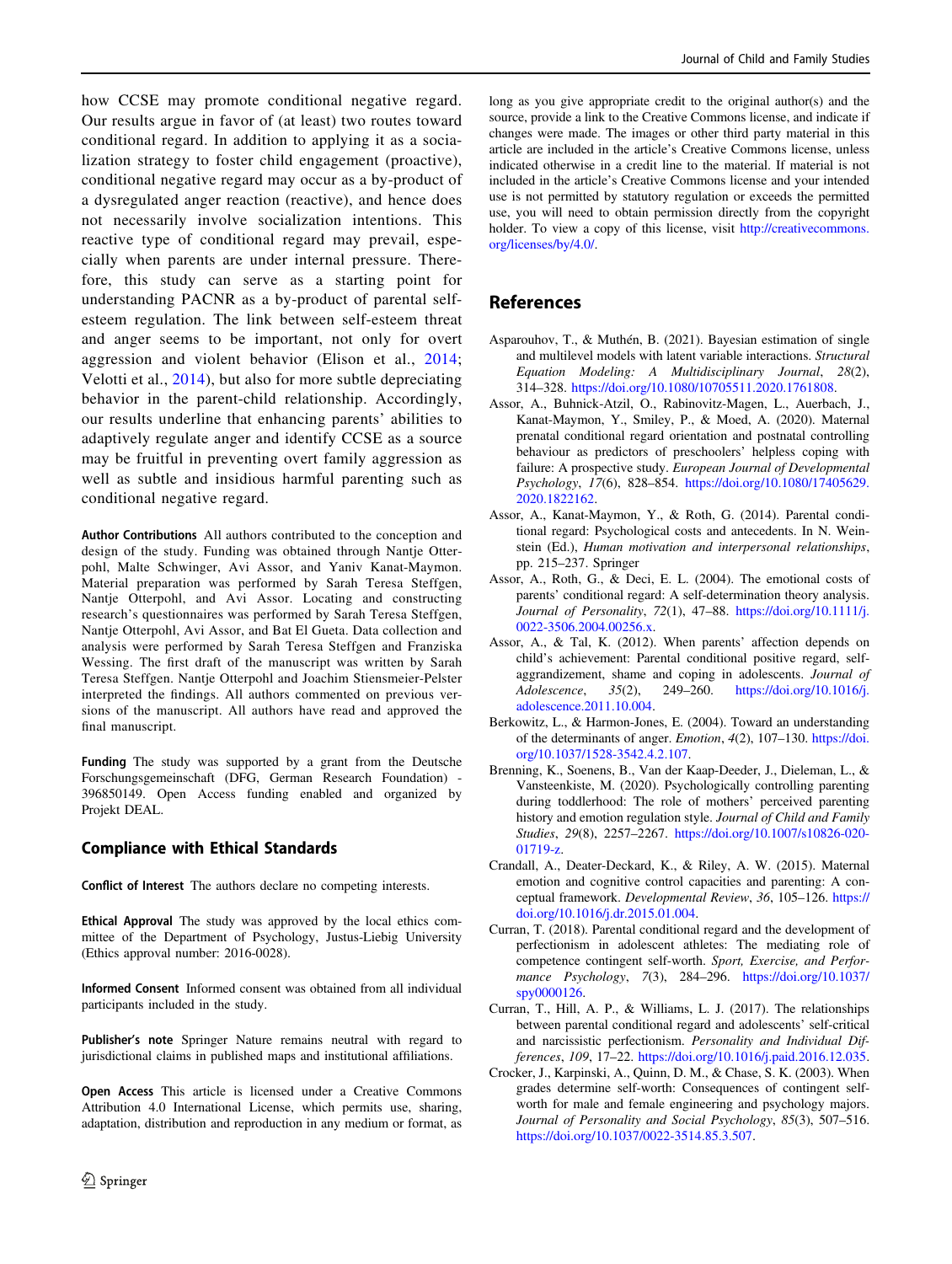- <span id="page-10-0"></span>Deci, E. L., & Ryan, R. M. (2000). The "what" and "why" of goal pursuits: Human needs and the self-determination of behavior. Psychological Inquiry, 11(4), 227–268. [https://doi.org/10.1207/](https://doi.org/10.1207/S15327965PLI1104_01) [S15327965PLI1104\\_01.](https://doi.org/10.1207/S15327965PLI1104_01)
- Di Giunta, L., Rothenberg, W. A., Lunetti, C., Lansford, J. E., Pastorelli, C., Eisenberg, N. & Uribe Tirado, L. M. et al. (2020). Longitudinal associations between mothers' and fathers' anger/ irritability expressiveness, harsh parenting, and adolescents' socioemotional functioning in nine countries. Developmental Psychology, 56(3), 458–474. <https://doi.org/10.1037/dev0000849>.
- Eaton, M. M., & Pomerantz, E. M. (2004). Parental Contingent Self-Worth Scale. Unpublished manuscript, University of Illinois, Urbana–Champaign.
- Elison, J., Garofalo, C., & Velotti, P. (2014). Shame and aggression: Theoretical considerations. Aggression and Violent Behavior, 19 (4), 447–453. [https://doi.org/10.1016/j.avb.2014.05.002.](https://doi.org/10.1016/j.avb.2014.05.002)
- Elison, J., Pulos, S., & Lennon, R. (2006). Shame-focused coping: An empirical study of the Compass of Shame. Social Behavior and Personality: An International Journal, 34(2), 161–168. [https://](https://doi.org/10.2224/sbp.2006.34.2.161) [doi.org/10.2224/sbp.2006.34.2.161.](https://doi.org/10.2224/sbp.2006.34.2.161)
- Fetsch, R. J., Yang, R. K., & Pettit, M. J. (2008). The RETHINK parenting and anger management program: A follow-up validation study. Family Relations, 57(5), 543–552. [https://doi.org/10.](https://doi.org/10.1111/j.1741-3729.2008.00521.x) [1111/j.1741-3729.2008.00521.x.](https://doi.org/10.1111/j.1741-3729.2008.00521.x)
- Gable, P. A., Poole, B. D., & Harmon-Jones, E. (2015). Anger perceptually and conceptually narrows cognitive scope. Journal of Personality and Social Psychology, 109(1), 163–174. [https://doi.](https://doi.org/10.1037/a0039226) [org/10.1037/a0039226.](https://doi.org/10.1037/a0039226)
- Gross, J. J. (1998). The emerging field of emotion regulation: An integrative review. Review of General Psychology, 2(3), 271–299. <https://doi.org/10.1037/1089-2680.2.3.271>.
- Havighurst, S. S., & Harley, A. E. (2007). Tuning in to Kids: Emotionally Intelligent Parenting: Program Manual. The University of Melbourne.
- Israeli-Halevi, M., Assor, A., & Roth, G. (2015). Using maternal conditional positive regard to promote anxiety suppression in adolescents: A benign strategy? Parenting, 15(3), 187–206. <https://doi.org/10.1080/15295192.2015.1053324>.
- Joussemet, M., Landry, R., & Koestner, R. (2008). A selfdetermination theory perspective on parenting. Canadian Psychology, 49(3), 194–200. <https://doi.org/10.1037/a0012754>.
- Kamins, M. L., & Dweck, C. S. (1999). Person versus process praise and criticism: Implications for contingent self-worth and coping. Developmental Psychology, 35(3), 835–847.
- Klein, A., & Moosbrugger, H. (2000). Maximum likelihood estimation of latent interaction effects with the LMS method. Psychometrika, 65(4), 457–474.
- Laporte, N., Soenens, B., Brenning, K., & Vansteenkiste, M. (2021). Adolescents as active managers of their own psychological needs: The role of psychological need crafting in adolescents' mental health. Journal of Adolescence, 88, 67-83. [https://doi.org/10.](https://doi.org/10.1016/j.adolescence.2021.02.004) [1016/j.adolescence.2021.02.004.](https://doi.org/10.1016/j.adolescence.2021.02.004)
- Lazarus, R. S. (2001). Relational meaning and discrete emotions. In K. R. Scherer, A. Schorr & T. Johnstone (Eds.), Series in affective science. Appraisal processes in emotion: Theory, methods, research, pp. 37–67. Oxford University Press.
- Little, T. D., Cunningham, W. A., Shahar, G., & Widaman, K. F. (2002). To parcel or not to parcel: Exploring the question, weighing the merits. Structural Equation Modeling: A Multidisciplinary Journal, 9(2), 151–173. [https://doi.org/10.1207/](https://doi.org/10.1207/S15328007SEM0902_1) [S15328007SEM0902\\_1](https://doi.org/10.1207/S15328007SEM0902_1).
- Mabbe, E., Soenens, B., Vansteenkiste, M., van der Kaap-Deeder, J., & Mouratidis, A. (2018). Day-to-day variation in autonomysupportive and psychologically controlling parenting: The role of parents' daily experiences of need satisfaction and need

frustration. Parenting, 18(2), 86–109. [https://doi.org/10.1080/](https://doi.org/10.1080/15295192.2018.1444131) [15295192.2018.1444131.](https://doi.org/10.1080/15295192.2018.1444131)

- Mabbe, E., Soenens, B., Vansteenkiste, M., & Van Leeuwen, K. (2016). Do personality traits moderate relations between psychologically controlling parenting and problem behavior in adolescents? Journal of Personality, 84(3), 381–392. [https://doi.org/](https://doi.org/10.1111/jopy.12166) [10.1111/jopy.12166](https://doi.org/10.1111/jopy.12166).
- Marsh, H. W., Hau, K. T., Balla, J. R., & Grayson, D. (1998). Is more ever too much? The number of indicators per factor in confirmatory factor analysis. Multivariate Behavioral Research, 33 (2), 181–220. [https://doi.org/10.1207/s15327906mbr3302\\_1.](https://doi.org/10.1207/s15327906mbr3302_1)
- Mills, R. S. L., Freeman, W. S., Clara, I. P., Elgar, F. J., Walling, B. R., & Mak, L. (2007). Parent proneness to shame and the use of psychological control. Journal of Child and Family Studies, 16 (3), 359–374. <https://doi.org/10.1007/s10826-006-9091-4>.
- Muthén, B. O. (2017, July 19). SEM interaction analyses and centering of indicators. [http://www.statmodel.com/discussion/messages/11/](http://www.statmodel.com/discussion/messages/11/744.html?1511305017) [744.html?1511305017](http://www.statmodel.com/discussion/messages/11/744.html?1511305017)
- Muthén, B. O., Muthén, L. K., & Asparouhov, T. (2016). Regression and mediation analysis using Mplus. Muthén & Muthén.
- Muthén, L. K. (2012). Questions about MLR. [http://www.statmodel.](http://www.statmodel.com/discussion/messages/11/9196.html?1473117596) [com/discussion/messages/11/9196.html?1473117596](http://www.statmodel.com/discussion/messages/11/9196.html?1473117596)
- Muthén, L. K., & Muthén, B. O. (1998–2017). Mplus User's guide (eighth edn.). Muthén & Muthén.
- Nathanson, D. L. (1992). Shame and pride: Affect, sex, and the birth of the self. Norton.
- Ng, F. F.-Y., Pomerantz, E. M., & Deng, C. (2014). Why are Chinese mothers more controlling than American mothers? "My child is my report card". Child Development, 85(1), 355–369. [https://doi.](https://doi.org/10.1111/cdev.12102) [org/10.1111/cdev.12102.](https://doi.org/10.1111/cdev.12102)
- Ng, F. F.-Y., Pomerantz, E. M., Lam, S. F., & Deng, C. (2019). The role of mothers' child-based worth in their affective responses to children's performance. Child Development, 90(1), e165–e181. [https://doi.org/10.1111/cdev.12881.](https://doi.org/10.1111/cdev.12881)
- Otterpohl, N., Keil, A. G., Assor, A., & Stiensmeier-Pelster, J. (2017). Erfassung von elterlicher bedingter Wertschätzung im Lern- und Leistungsbereich und im Bereich der Emotionsregulation. Zeitschrift für Entwicklungspsychologie und pädagogische Psychologie, 49(2), 98–111. <https://doi.org/10.1026/0049-8637/a000172>.
- Otterpohl, N., Lazar, R., & Stiensmeier-Pelster, J. (2019). The dark side of perceived positive regard: When parents' well-intended motivation strategies increase students' test anxiety. Contemporary Educational Psychology, 56, 79–90. [https://doi.org/10.](https://doi.org/10.1016/j.cedpsych.2018.11.002) [1016/j.cedpsych.2018.11.002.](https://doi.org/10.1016/j.cedpsych.2018.11.002)
- Otterpohl, N., Steffgen, S. T., Stiensmeier‐Pelster, J., Brenning, K., & Soenens, B. (2020). The intergenerational continuity of parental conditional regard and its role in mothers' and adolescents' contingent self-esteem and depressive symptoms. Social Development, 29(1), 143–158. [https://doi.org/10.1111/sode.12391.](https://doi.org/10.1111/sode.12391)
- Otterpohl, N., Wild, E., Havighurst, S. S., Stiensmeier-Pelster, J., & Kehoe, C. E. (2021). The Interplay of Parental Response to Anger, Adolescent anger regulation, and externalizing and internalizing problems: A longitudinal study. Research on Child and Adolescent Psychopathology. [https://doi.org/10.1007/](https://doi.org/10.1007/s10802-021-00795-z) [s10802-021-00795-z](https://doi.org/10.1007/s10802-021-00795-z).
- Perrone, L., Borelli, J. L., Smiley, P., Rasmussen, H. F., & Hilt, L. M. (2016). Do children's attributions mediate the link between parental conditional regard and child depression and emotion? Journal of Child and Family Studies, 25(11), 3387-3402. [https://](https://doi.org/10.1007/s10826-016-0495-5) [doi.org/10.1007/s10826-016-0495-5.](https://doi.org/10.1007/s10826-016-0495-5)
- Rhoades, K. A., Grice, C., & Del Vecchio, T. (2017). Barriers to mothers' implementation of non-harsh discipline techniques: Anger, impulsivity, and situational demands. Journal of Child and Family Studies, 26(11), 3179–3191. [https://doi.org/10.1007/](https://doi.org/10.1007/s10826-017-0801-x) [s10826-017-0801-x.](https://doi.org/10.1007/s10826-017-0801-x)